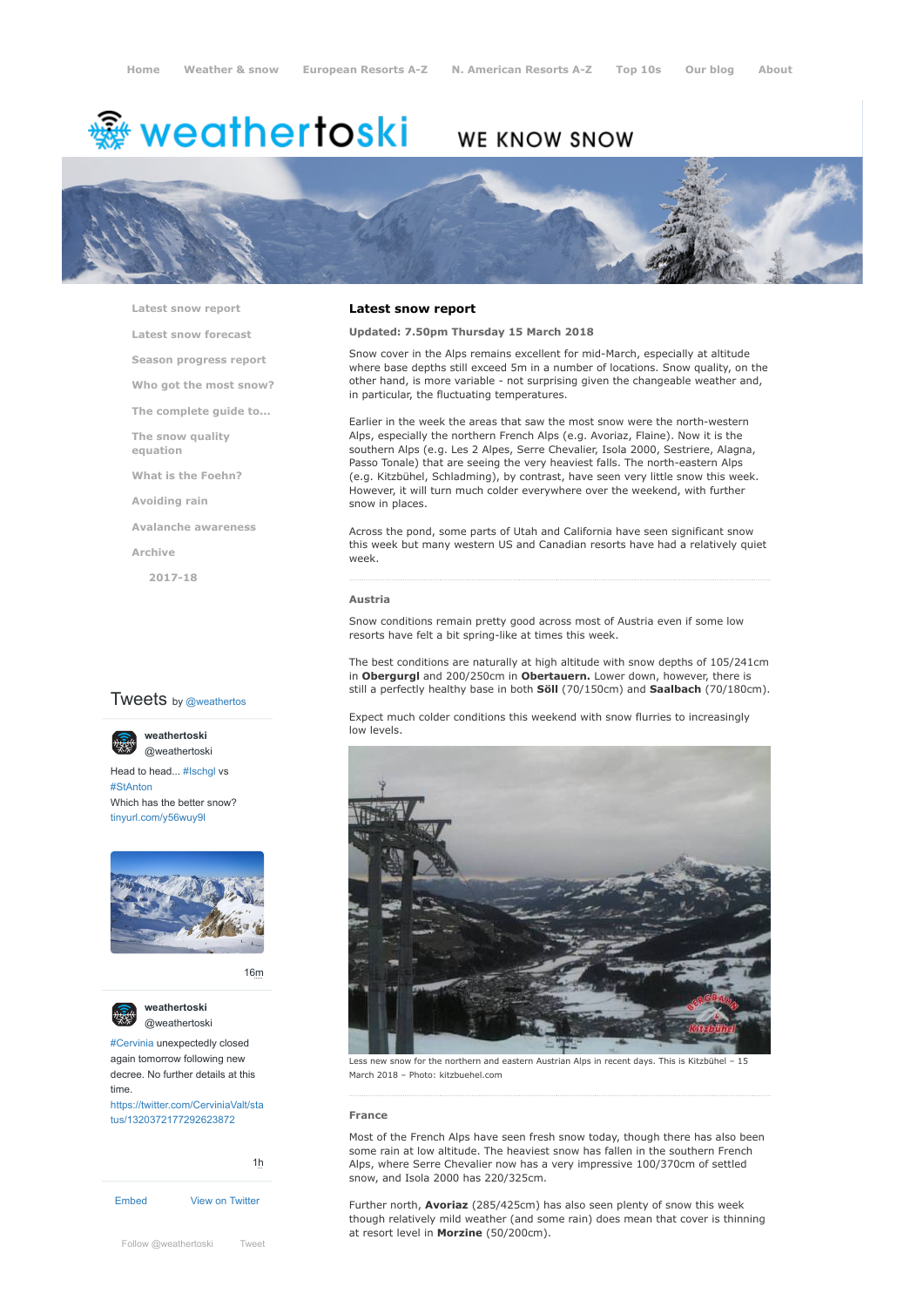

Tailor-made ski holidays and short breaks to some of the finest hotels in the Alps

020 3397 8450





# **Contact us...**

**Got a burning question about weather or snow conditions in the Alps?** [Contact us](https://www.weathertoski.co.uk/about-1/contact-us/) and we'll do our best to answer it...

## E: [info@weathertoski.co.uk](mailto:fraser@weathertoski.co.uk)

T: +44 (0)20 3151 3154

[Website terms of use](https://www.weathertoski.co.uk/about-1/website-terms-of-use/)

[Privacy notice](https://www.weathertoski.co.uk/about-1/privacy-notice/)

#### Expect it to turn colder over the weekend with further snow at times.



Lots of new snow in the southern French Alps. This is Les Orres - 15 March 2018 - Photo lesorres.com

## **Italy**

Snow conditions remain excellent with lots of new snow falling on Thursday, especially in the central Italian Alps.

One resort that is doing particularly well right now is **Passo Tonale** (60/250cm), but fresh snow has also been falling further west in **Sestriere** (90/210cm) and further east in **Arabba** (135/158cm).

Expect it to turn colder over the weekend with further snow showers for many.



Fresh snow today in Livigno – 15 March 2018 –Photo: livigno.eu

## **Switzerland**

Snow conditions remain excellent across most Swiss resorts, however fluctuating temperatures and Foehn winds have led to more variable snow quality in some low resorts, especially in the north.

One such resort is **Wengen** (26/170cm), which is largely in good condition but thinning a bit very low down. Higher up, snow conditions remain superb at all levels in **Saas-Fee** (120/450cm).

Expect much colder conditions over the weekend, with further snow showers to increasingly low levels.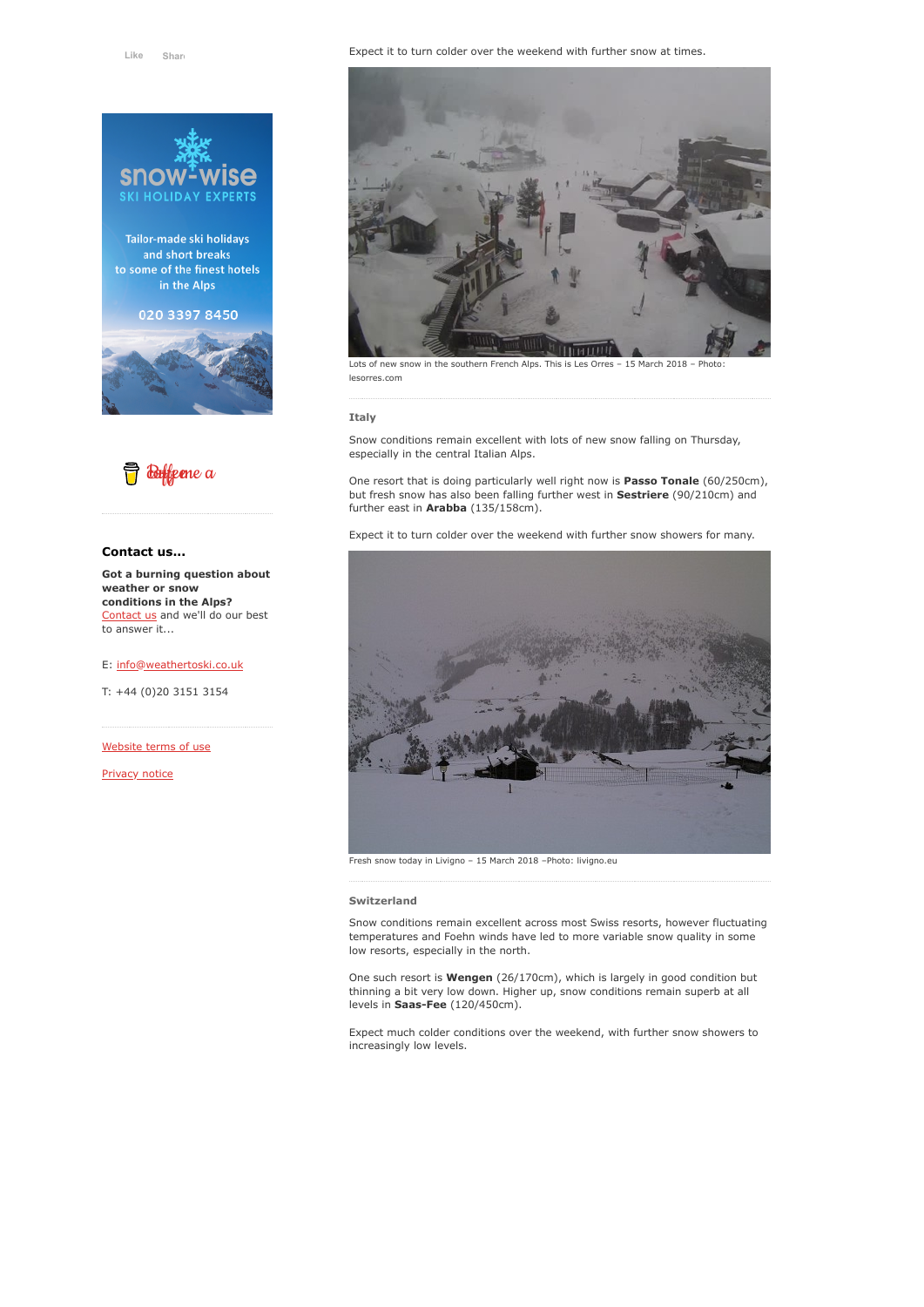

## **Rest of Europe**

Snow cover across the Pyrenees remains excellent, with further snow in the forecast over the next few days. Andorra's **Soldeu** has 110/190cm depending on altitude, while Spain's **Baqueira Beret** has 170/250cm.

Snow depths are particularly impressive across Scotland right now, even if wind is causing havoc with operations. Expect some good skiing in both **Glenshee** (120/160cm) and **Cairngorm** (90/140cm) once things calm down a bit.

Scandinavian resorts have not seen a huge amount of snow in the last week but, on-piste at least, conditions remain good in both Norway's **Geilo** (110/120cm) and Sweden's **Åre** (115cm upper slopes).



Good snow cover in the French Pyrenees. This is Piau Engaly – 15 March 2018 – Photo: piauengaly.com

#### **USA**

Most resorts in Colorado and Utah have seen a little snow today, and more is forecast over the weekend. Snow depths remain below par across the board but, on-piste at least, there is some perfectly enjoyable skiing to be had, with 114cm packed down at altitude in **Vail** and 107cm **in Park City**.

Further west, California's **Mammoth** (191/330cm) has seen rather more snow in recent days, and another significant storm is forecast on Friday.

#### **Canada**

Snow conditions remain good in **Whistler** (302cm upper slopes), especially onpiste, with temperatures set to remain relatively cool over the next few days.

Further inland, **Lake Louise** (147/196cm) has seen a decent fall of snow today which means that conditions are likely to be excellent over the next few days, especially as temperatures are set to remain relatively cool.